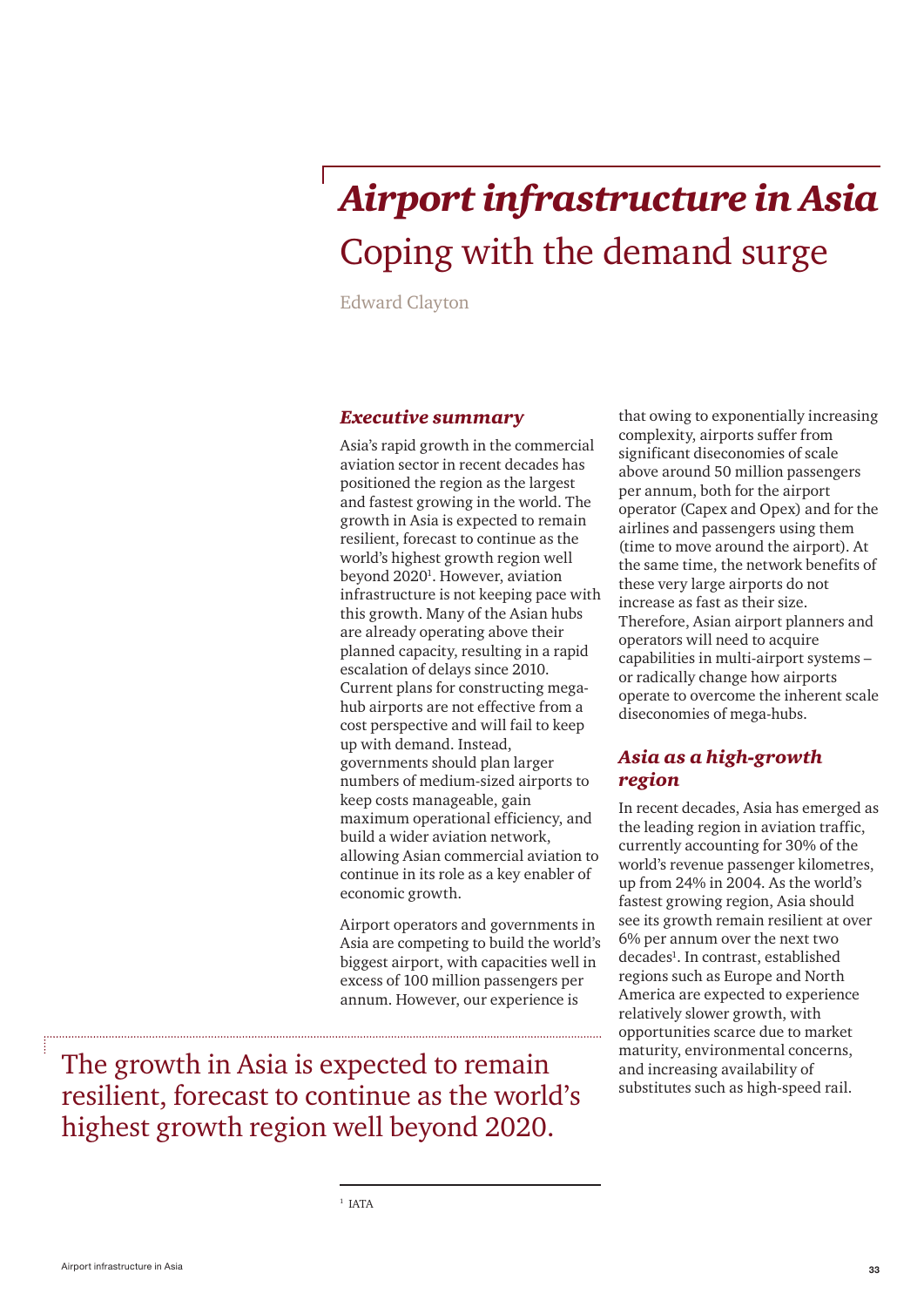Asia's surge in demand for airport infrastructure is explained by three factors: liberalisation of the Asian markets, growth in wealth and size of the Asian middle class, and a lack of alternative modes of transport.

Since the 1980s, the opening of formerly closed countries in Asia to global trade has massively stimulated the movement of both goods and people in the region. Free trade agreements (FTAs) have driven the convergence and integration of economies within Asia, stimulating intra-regional trade. Concurrently, Asian countries have liberalised visa requirements and air travel agreements. For example, the ongoing programme of ASEAN air services liberalisation has already resulted in significant increases in flights between capital cities, and should enable the opening up of many secondary airports to intra-ASEAN flights in 2015.

**Figure 1: Air-travel activity versus economic well-being**

In combination, the liberalisation of Asian economies and travel restrictions has opened travel opportunities to new population segments, many of which were previously unable to travel by air.

Asia already has the largest share of the world's urban population in its cities; this is unleashing a massive wave of new travel. The reasons are simple: people migrate to centres where they can earn higher wages; they can then travel owing due to the availability of airport infrastructure in proximity to such cities. They also have the motivation to do so, in many cases for visits to their home towns but also for tourism. Asia is rapidly becoming a higher income region, and is already home to 41% of the world's middle class. This percentage is predicted to rise to 68% of the world's middle class in 2033, owing to an

expected four-fold increase in absolute numbers of Asia's current middle-class population.

Empirical evidence shows that the propensity to travel increases with the economic well-being of the country. (See Figure 1.) However, upon further inspection, the trend points toward an even more compelling case for the growth of air travel in Asia. At similar levels of economic well-being, Asians take more trips than the Europeans and North Americans who adopted mass air transport far earlier than Asians.

One reason for this is the lack of alternative modes of transport. Unlike in Europe and North America, where large contiguous landmasses allow intercity highways and railways, large parts of Asia can be reached only by air. Geographical barriers include mountainous



Note: Air Trips per capita is calculated as number of departing passengers divided by total population. *Source: The World Bank, Strategy& analysis*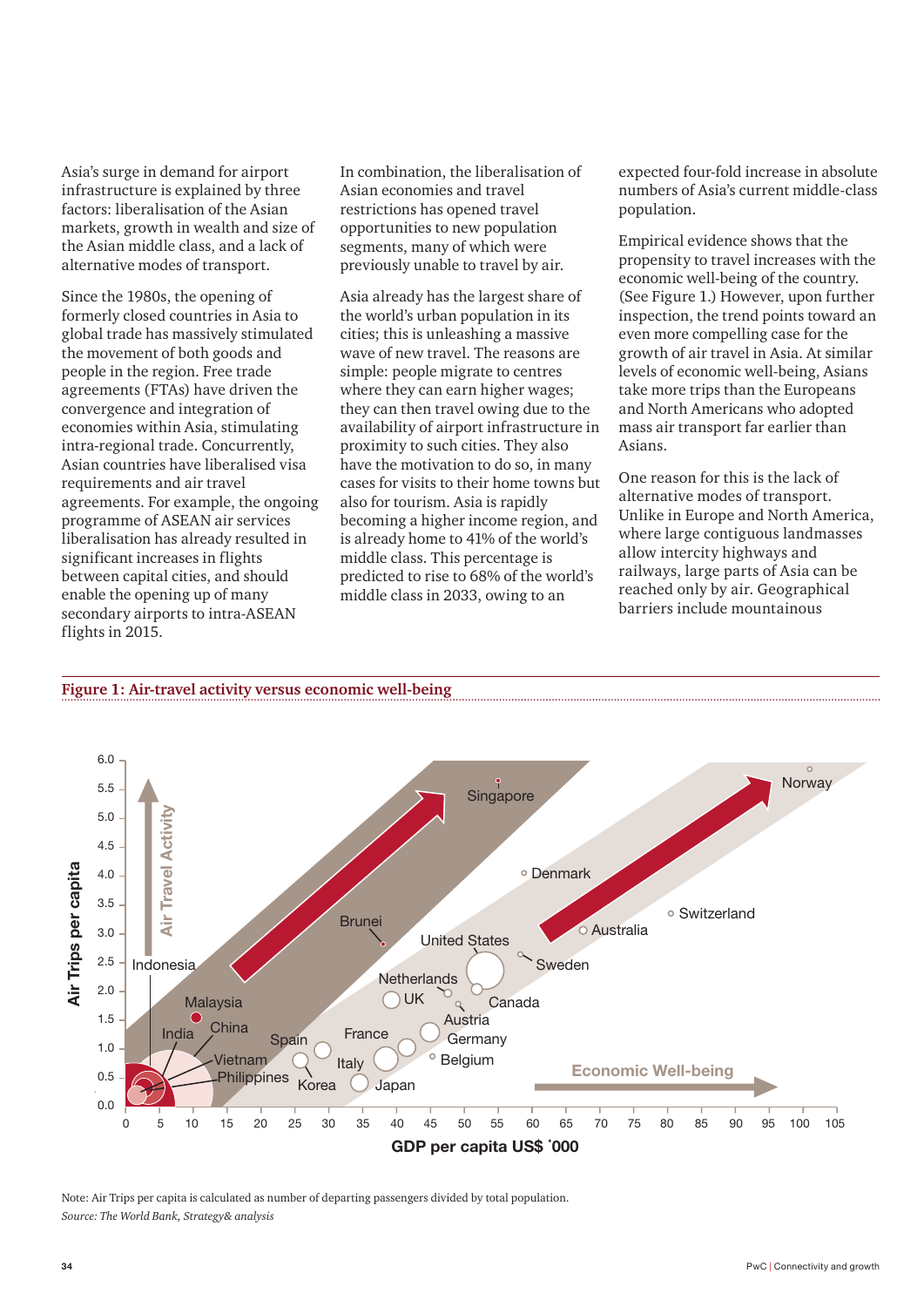regions, the island nature of much of Southeast Asia (the Philippines, Indonesia, Malaysia, Brunei, and Singapore), and sheer distances between major Asian cities. Although high-speed rail is now well developed in parts of North Asia, for much of the continent, air travel will remain the best option from a cost and time perspective for the foreseeable future.

To fully respond to this demand, Asia's current aircraft fleet has to grow rapidly. This equates to an estimated 13,000 new aircraft deliveries in the next 20 years, more than doubling the size of the current fleet. So, the question remains: How can a region set to lead the world in terms of aviation traffic and size of fleet accommodate its growth?

**Figure 2: Passenger capacity of Asian hubs in 2012**

# Asia's current aircraft fleet has to grow rapidly.

## *Current observations in Asia*

Development of Asia's airport infrastructure has lagged behind travel growth. Traffic at most major Asian hubs is already exceeding planned capacity whilst even secondary hubs are starting to experience capacity strains. (See Figure 2.) Since the large surge in Asian airport developments in the 1990s, infrastructure has rarely been built ahead of demand. This is a cause for concern, owing to Asia's predicted high rate of growth and given that runway and terminal projects typically require 5-10 years from need recognition to implementation.

As a consequence, congestion-related delays are rapidly increasing at most Asian hubs. Passengers experience increasingly common flight delays, long queues for take-off, and circling of aircraft in stacks prior to landing. Availability of suitable landing and take-off slots is suddenly becoming scarce, leaving airports unable to cope with any further growth, and leaving airlines with nowhere to operate their newly delivered aircraft. Therefore, it is not surprising that in 2013, only 57% of departures from Asian airports were on time. This number is considerably lower than for airports in North America and Europe, which boast 79% and 73% of departures on time, respectively.



35 Airport infrastructure in Asia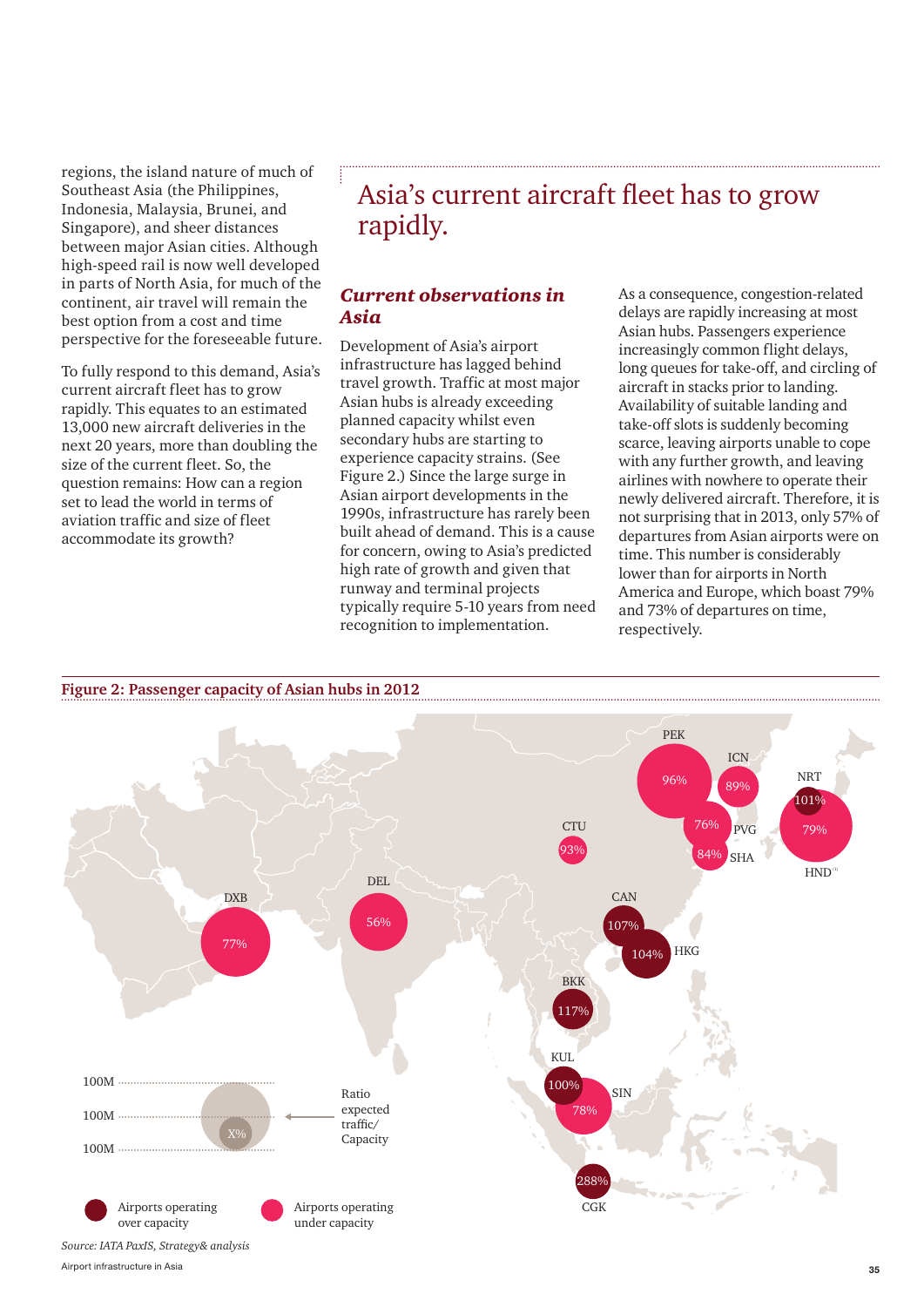Specifically, in 2013, less than one third of the flights from China's three largest airports departed on time. And even Changi International Airport and Incheon International Airport, both award-winning and highly rated, were not able to match North America's average percentage of on-time departures.

When we look more closely at the demand patterns, we see some major issues that have exacerbated the problem:

*1. Liberalisation and the growth of LCCs has led to smaller aircraft being deployed*: Historically, Asian airlines operated large aircraft with relatively low frequency between capital cities. Most of the growth in the past decade has been in narrowbody flights, reducing the ratio of passengers per runway slot.

# In 2013, only 57% of departures from Asian airports were on time.

*2. Rates of commercial aviation growth have been higher than forecast:* Despite various set backs such as SARS, the 2008 GFC, and political issues in some countries, aviation in Asia has grown faster than forecasters of the 1980s and 1990s expected.

However, looking beyond the demand for flights to the supply of infrastructure, we can see that Asia has developed its airports in a very different way from the rest of the world.

As a region, Asia has just 0.22 airports per million inhabitants; the least of any region in the world. (See Figure 3.) However, these airports serve an average of 1.75 million passengers, well above the mature aviation markets of North America and Europe.

Bearing in mind that Asia's main hubs are already under capacity despite being among the largest in the world, it's clear that Asia has too few airports, and the inefficiencies of larger-sized airports is leading to increasingly frequent delays.

# *Moving to a better travel world*

### *Building mega-hubs*

Several mega-hub projects have been announced and are set to come into service in the next decade. Such projects include the Al Maktoum International Airport, Beijing Daxing International Airport, Hong Kong International Airport's Three-Runway System, and





Note: The definition of 'Airports' refers to facilities with a paved runway of at least 5000ft (1,500 metres) in length and has scheduled passenger service on commercial airlines.

*Source: The World Bank Group, OAG, Airbus, Strategy& analysis*